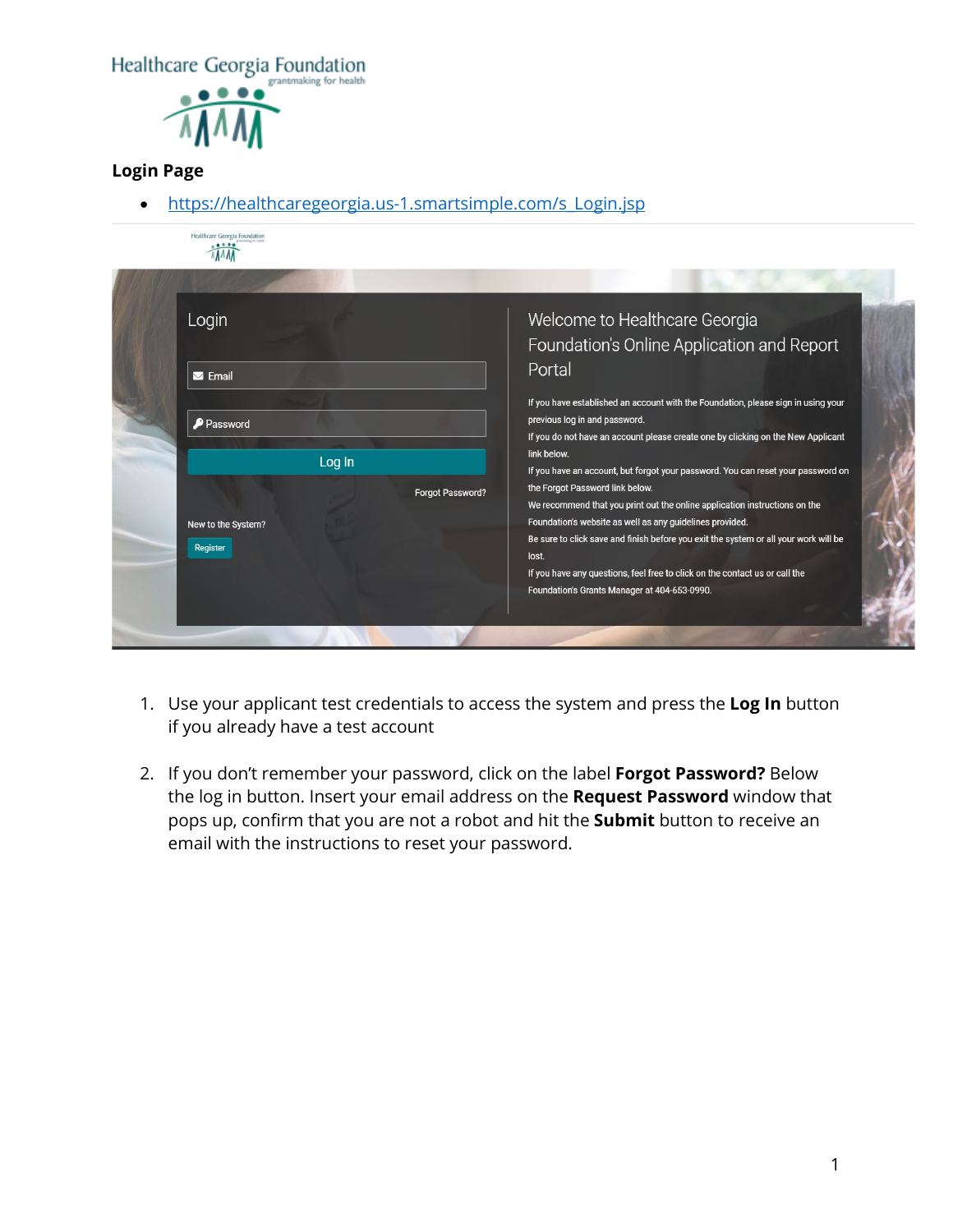| Healthcare Georgia Foundation | grantmaking for health              |  |
|-------------------------------|-------------------------------------|--|
| <b>Request Password</b>       |                                     |  |
| Email:                        |                                     |  |
| I'm not a robot               | <b>reCAPTCHA</b><br>Privacy - Terms |  |
|                               | <b>Submit</b>                       |  |

3. If you don't have an account, click on the **Register** button to go to the Registration Page and create one.

## **Registration Page**

- 1. After clicking on the **Register** button, you will see the **Registration** page where you have the option to select the following: **Non-Profit Organization, Fiscally Sponsored Entity, Government, Quasi Government, Public Health Entities, or Universities.**
- 2. After selecting your correct option, you will see a textbox right after the instructions to search for your organization within the system.
- 3. After selecting your organization, complete the **Contact Information** section, check off the **I'm not a robot** box and hit the **Submit** button.
- 4. If you cannot find your organization and you have selected **Non-Profit Organization**, in the instruction box select **Click here** label to search for your organization via the IRS database.
	- a. If you still cannot find your organization through the IRS Database, in the instruction box select the **click here** label again to add it into the system manually. All the mandatory fields in the **Organization Information** section and **Contact Information** section need to be completed. Check off the **I'm not a robot** checkbox and hit the **Submit** button to send the form.
- 5. If you cannot find your organization and have selected either of **Fiscally Sponsored Entity, Government, Quasi Government, Public Health Entities or Universities,**  in the instruction box select **click here** label to add it to the system. All the mandatory fields in the **Organization Information** section & **Contact Information**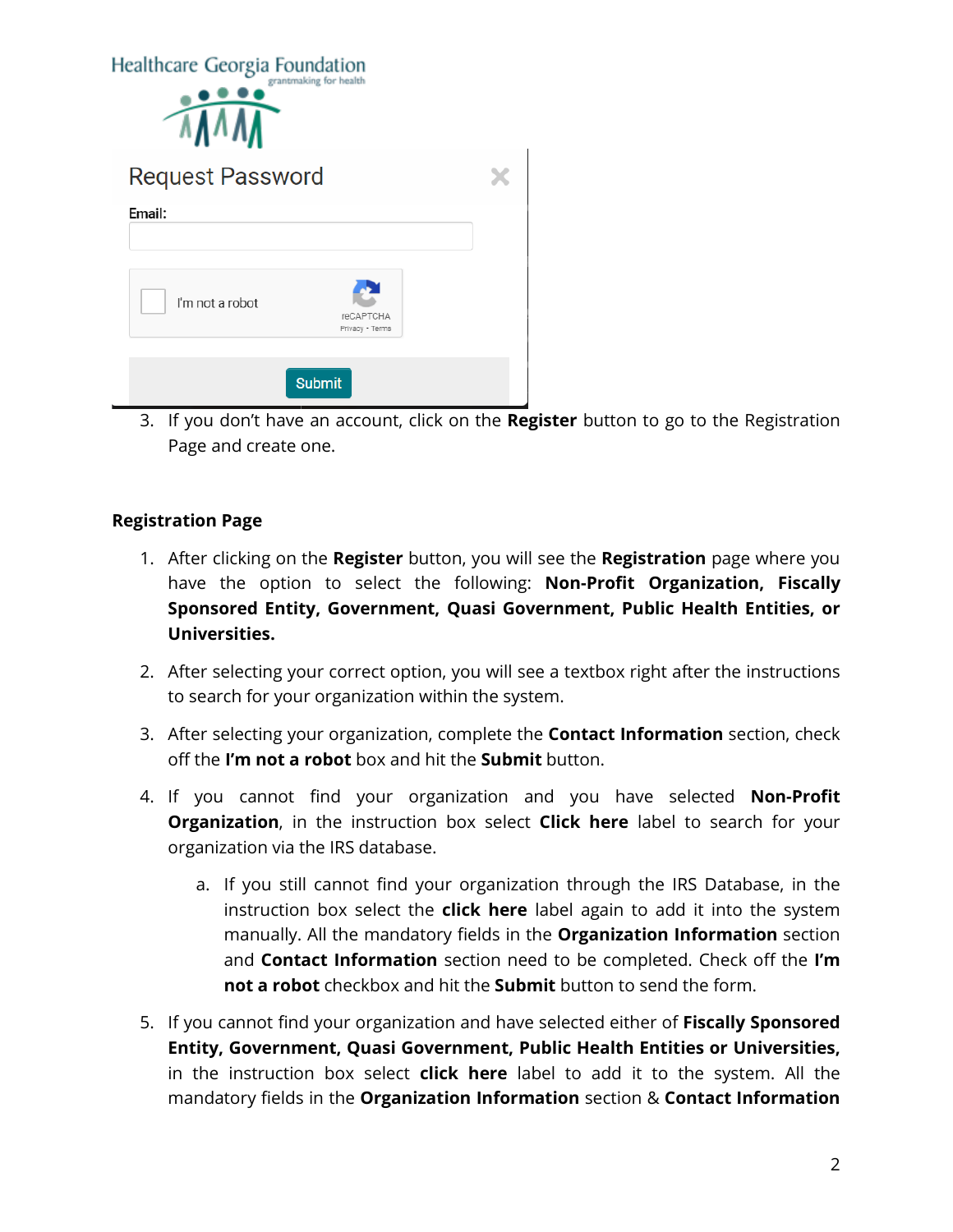Healthcare Georgia Foundation



section need to be completed. Check off the **I'm not a robot** checkbox and hit the **Submit** button to send the form.

| <b>Organization Information</b>                                                                                                                                                                               |             |
|---------------------------------------------------------------------------------------------------------------------------------------------------------------------------------------------------------------|-------------|
| Đ<br>Instructions<br>Enter the name of your organization. As you start typing a name, our database will suggest a match then click on the name.<br>If you can't find your organization, click here to add it. |             |
| * Organization Name                                                                                                                                                                                           |             |
| <b>Contact Information</b>                                                                                                                                                                                    |             |
| * Prefix                                                                                                                                                                                                      |             |
|                                                                                                                                                                                                               |             |
| * First Name                                                                                                                                                                                                  |             |
| * Last Name                                                                                                                                                                                                   |             |
| * Title                                                                                                                                                                                                       |             |
| * Email                                                                                                                                                                                                       |             |
| * Phone                                                                                                                                                                                                       |             |
| * Country                                                                                                                                                                                                     |             |
| <b>United States</b>                                                                                                                                                                                          | $\check{ }$ |
| * Address                                                                                                                                                                                                     |             |